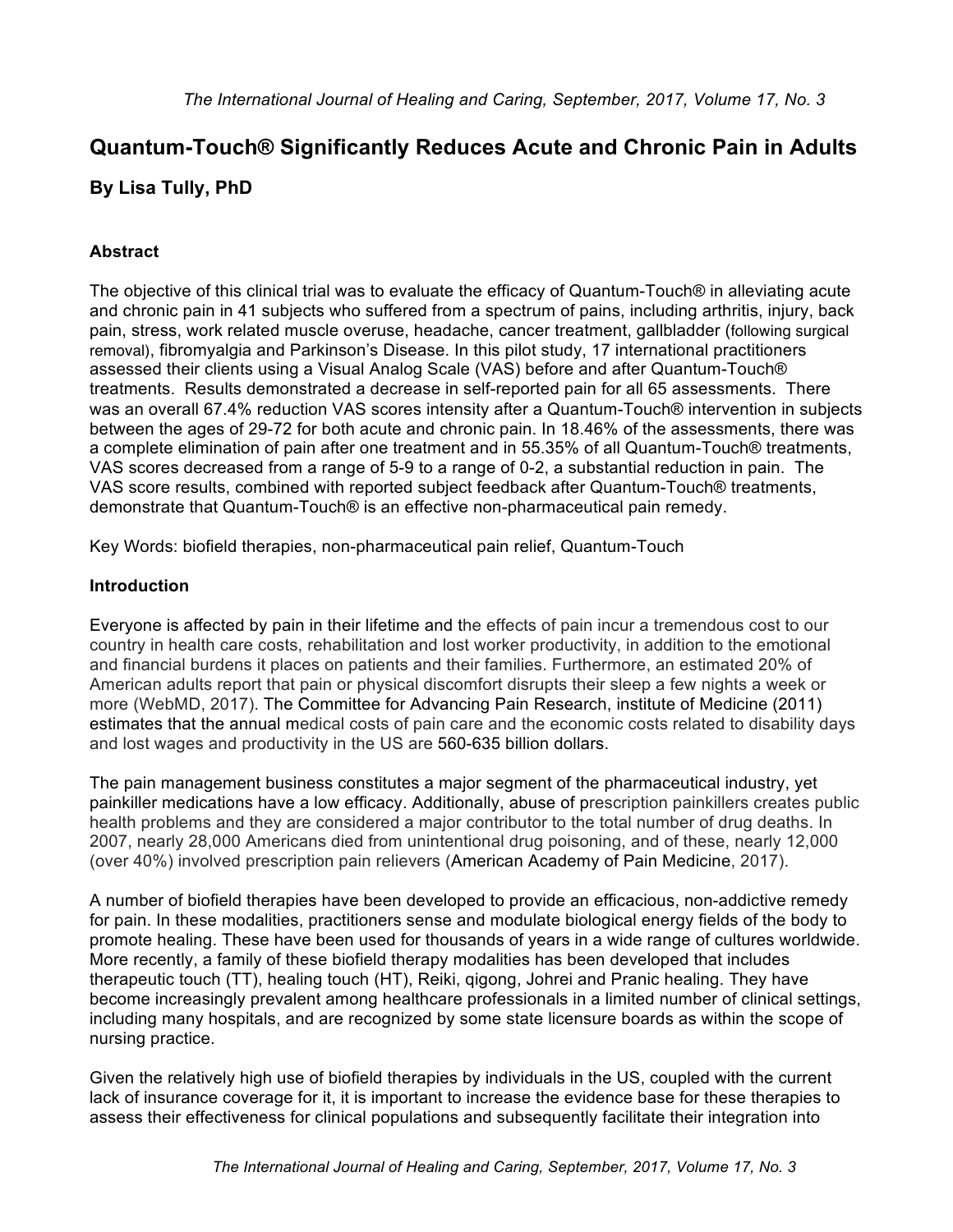Western medicine. The numbers of scientific publications on the clinical effectiveness of biofield therapies is largest in symptom management for pain and cancer (Jain and Mills, 2010). There are over 30 articles and systematic reviews of published literature on the effectiveness of biofield therapies for pain (Anderson and Taylor, 2012; Gonella et. al. 2014; Jain et. al., 2015; Lui, et. el., 2013, Monroe, 2009; Jain and Mills, 2010; Pierce, 2007; So, et.al.. 2008; Thrane and Cohen, 2011).

Quantum-Touch® (Web ref.) is another biofield therapy, developed by Richard Gordon nearly 20 years ago. A doctoral student assessed the effectiveness of Quantum-Touch® on chronic musculoskeletal pain and skill mobility (Walton doctoral thesis, 2010), finding a significant decrease in pain ratings that correlated with an improvement in skill mobility.

The existing literature on the efficacy of biofield therapies for pain relief, combined with anecdotal reports from practitioners of Quantum-Touch® of a high success rate with all types of pain relief was the rationale for the current study. To date, there are no anecdotal reports from practitioners of Quantum-Touch® of any pain diagnosis that is refractory to this intervention.

In the current study, the various pain diagnoses reported by the subjects included arthritis, injury from an accident, back pain, stress, work related muscle overuse, headache, cancer treatment, gallbladder (following surgical removal), fibromyalgia and Parkinson's Disease.

#### **Description of Quantum-Touch®**

Quantum-Touch® is a biofield therapy that uses life-force energy (known as chi in Chinese and prana in Sanskrit) to facilitate healing. The Quantum-Touch® techniques focus and amplify life-force energy by combining various breathing and body awareness exercises. Life-force energy is an effective tool for healing because of the principles of resonance and entrainment. In physics, entrainment theory is the process where two vibrating objects, vibrating at different speeds, start to vibrate at the same speed when energy is transferred between the two objects. Entrainment occurs in chemistry, neurology, biology, medicine and nature. For example, crickets will chirp in unison and fireflies will flash at the same time.

Using Quantum-Touch® techniques mobilizes life-force energy. If one places this field of high energy around an area of pain, stress, inflammation, or disease, the body can entrain to the higher frequency, thus amplifying the body's ability to heal itself. There is no manipulation of any body tissue. A video on the home page of the website describes how Quantum-Touch® works and some observed effects of this treatment (Quantum-Touch®, Web ref.). Importantly, there have been no adverse events in close to one hundred thousand treatments over nearly a two-decade period. Over 50 international Quantum-Touch® practitioners have been certified.

#### **Study Methods**

Institutional Review Board Approval was obtained for this study. Subjects were selected by word of mouth recruiting of clients of 17 experienced practitioners from 10 countries and 11 states in the US. The inclusion criteria were: males or females between the ages of 18-80 with acute or chronic pain. There were no exclusion criteria.

The study design was to have the clients complete a data collection sheet after being consented. The data sheet included questions about how they got the pain, how long they had the pain. They rated their current level of pain intensity on a scale of 1-10 on a Visual Analog Scale (VAS) pain intensity scale (with 10 being the worst pain). The clients were subsequently given a Quantum-Touch® treatment and after the treatment, they marked their pain level on the scale and added comments. All data was given to the principal investigator for statistical analysis. Patient confidentiality was maintained by not disclosing the names of the patients to anyone.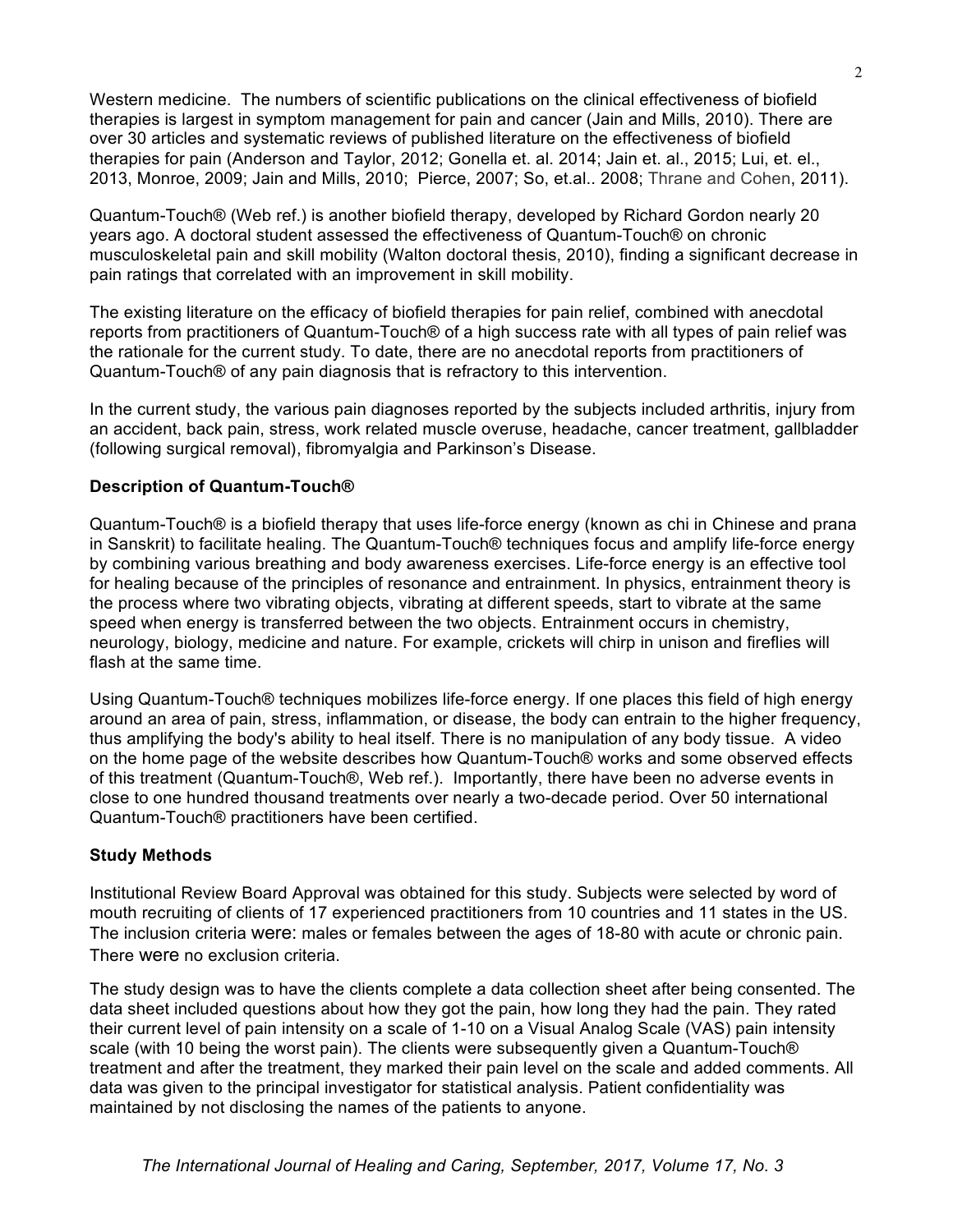A placebo group was not included because the practitioners who collected data were from different geographical locations and it was not possible to include a carefully controlled placebo procedure. Additionally, it is difficult to conduct placebo arms for most biofield therapies, because it is difficult for healers to "turn off" their healing abilities..

## *Statistical Analysis*

Age and pain duration were summarized in terms of mean, standard deviation, median and range. Seven out of the 41 study participants had multiple pain categories. In order to account for multiple pain assessments within the same participant, a linear mixed effects model with subject specific random effects was utilized to evaluate absolute and percentage changes in the VAS from the pre- to the post-Quantum-Touch® treatment. The results were summarized in terms of means and 95% confidence intervals.

# **Results**

Table 1 shows the demographics of the clinical trial. There was a total of 41 subjects, 8 males and 33 females, ranging in age from 20-72 and the average age was 54 years old. Their pain duration ranged from one night to 42 years and the average pain duration was 8.1 years. Seven of the subjects (17.07%) were in the acute pain group.

The median age of study participants was 55 years (range 29-77 years). The median pain duration was 5 years (range 0-42 years). The various pain diagnoses reported by the subjects included arthritis, injury from an accident, back pain, stress, work related overuse, headache, cancer treatment, gallbladder (following surgical removal), fibromyalgia and Parkinson's Disease.

|                      | Mean | SD      | Median | Range    |
|----------------------|------|---------|--------|----------|
| Age (yrs.)           | 54   | 11<br>. | 55.0   | 29-77    |
| Pain Duration (yrs.) | 8. . |         | 5.0    | $0 - 42$ |

There were 65 pain assessments before and after Quantum-Touch® therapy. Table 2 shows pre- and post-intervention self-reported pain intensity VAS scores. As seen, the overall mean VAS score before intervention was 6.8 and after treatment was 2.4. In every, there was a reduction in VAS score to some degree (not shown) and in 12 of these assessments (Table 4, 18.46%), there was a complete elimination of self-reported pain). The largest decrease in VAS scores was a reported pain level in two different subjects (from fibromyalgia and pregnancy back ache) that dropped from 8 to 0 in one treatment and they did not return for additional Quantum-Touch® treatment (not shown).

## **Table 2: VAS Pain scores at pre- and post-Quantum-Touch® treatment assessment**

|            | Mean |  |
|------------|------|--|
| <b>Pre</b> | 6.8  |  |
| Post       | 24   |  |

Table 3 shows results for the absolute change of reported pain intensity and the results expressed as a percentage. A highly significant (<0.0001) decrease of -4.5 or -67.4% (95% CI: 60-75%) (p<0.0001) in the VAS score was observed from the pre- to the post- Quantum-Touch® treatment assessment.

#### **Table 3: Absolute and percentage change in VAS from pre- to post Quantum-Touch® treatment assessment**

|                   | Mean   | 95% CI         | p-value  |
|-------------------|--------|----------------|----------|
| Absolute change   | $-4.5$ | $-5.0 - -4.0$  | < 0.0001 |
| Percentage change | -67.4% | -75.2 - -59.6% | < 0.0001 |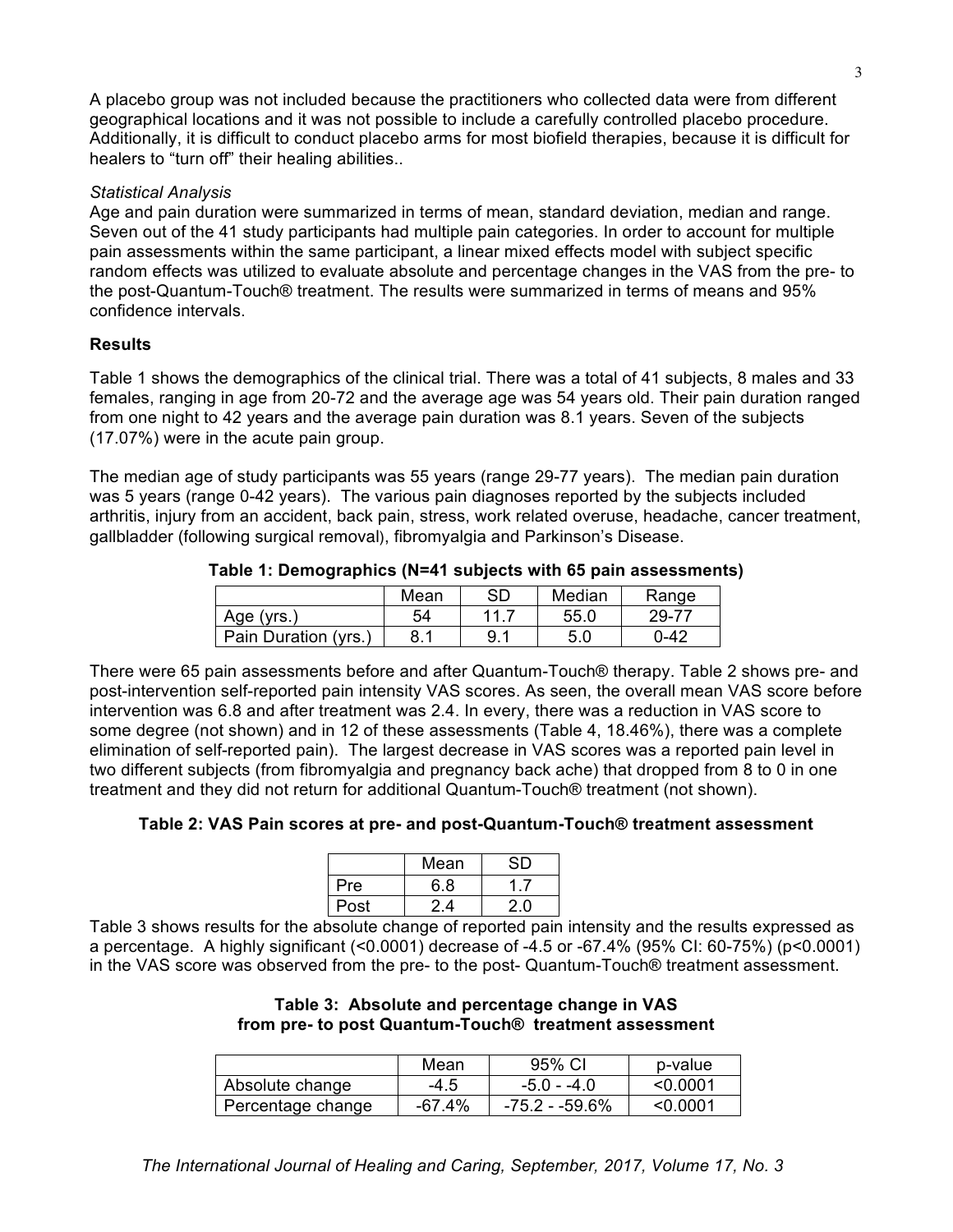To further elucidate the effects of Quantum-Touch® on pain relief, the number of occurrences of post-VAS scores of 2 or less were examined. In all 36 of these events (55.28% of total assessments), the pre- treatment VAS score was 5-9. The author considers this decrease in VAS scores to be a near or complete reduction in self-reported pain. Table 4 shows the results for each post-Quantum-Touch® treatment VAS score. As seen, in 12 (18.46%) of the assessments, there was a complete elimination of pain and in 24 of the treatments (36.92% of total assessments, the VAS score after treatment ranged from 0.5-2.

| Post-VAS score | Number of occurrences | Percentage of assessments |
|----------------|-----------------------|---------------------------|
|                |                       | 18.46%                    |
| ל.ו            |                       | 6.2%                      |
|                |                       | 12.31                     |
|                |                       | 6.2%                      |
|                |                       | 12 31%                    |

#### **Table 4: Number of occurrences of 0-2 values for post-VAS scores and percentage of total Quantum-Touch® assessments**

Only seven of the subjects had multiple sessions (17.07%) and Table 5 shows the distribution of treatments for different subjects who were received more than one intervention. Only subjects in the chronic pain group had repeated treatments and for the 5 subjects who had repeated Quantum-Touch® on the same body area, the pre-VAS scores ranged from 5-9 and the post-VAS scores ranged from 0-3. In this group, the effects of the initial treatment lasted from four days to three weeks. For the 2 subjects who had more than 2 interventions on the same body area (4 and 3 repeated interventions on the same body area, respectively) the final post-treatment VAS score ranged from 0- 0.5 for each treated body area. The subject who had 9 treatments had 6 different body areas treated (she returned for 3 sessions each on 2 different areas and her final post-VAS scores for each body area ranged from 0.5-2.

|  |  |  |  | Table 5: Distribution of Subjects Given Multiple Quantum-Touch® Treatments |  |
|--|--|--|--|----------------------------------------------------------------------------|--|
|--|--|--|--|----------------------------------------------------------------------------|--|

| Number of subjects | Number of treatments | Treatments for same |
|--------------------|----------------------|---------------------|
|                    |                      | body area of pain   |
|                    |                      |                     |
|                    |                      |                     |
|                    |                      |                     |
|                    |                      |                     |
|                    |                      |                     |
|                    |                      |                     |
|                    |                      |                     |

Table 6 shows the results stratified by age and duration of pain. As shown, the mean reduction in pain for subjects under the age of 55 was -5.1 in the VAS score or -71.2% and the mean decrease in pain levels for subjects over the age of 55 was – 4.2 or 67.6%. The results for both age groups were highly significant (p<0.0001).

Acute pain was designated as less than 6 months and chronic pain was defined as greater than 6 months. For the acute pain group, the mean decrease in pain was -4 in the VAS score or -57.5% and for the chronic pain group, there was a pain reduction of -4 in reported pain levels or -68.2%. The results for the decrease in pain for either group of pain duration were highly significant (p<0.0001).

There was no significant difference observed when comparing the decrease in the VAS score between age groups (< 55 years vs. ≥ 55 years) or pain duration groups (<6 months vs. ≥ 6 months), as seen in the p-value<sup>2</sup> column of Table 4.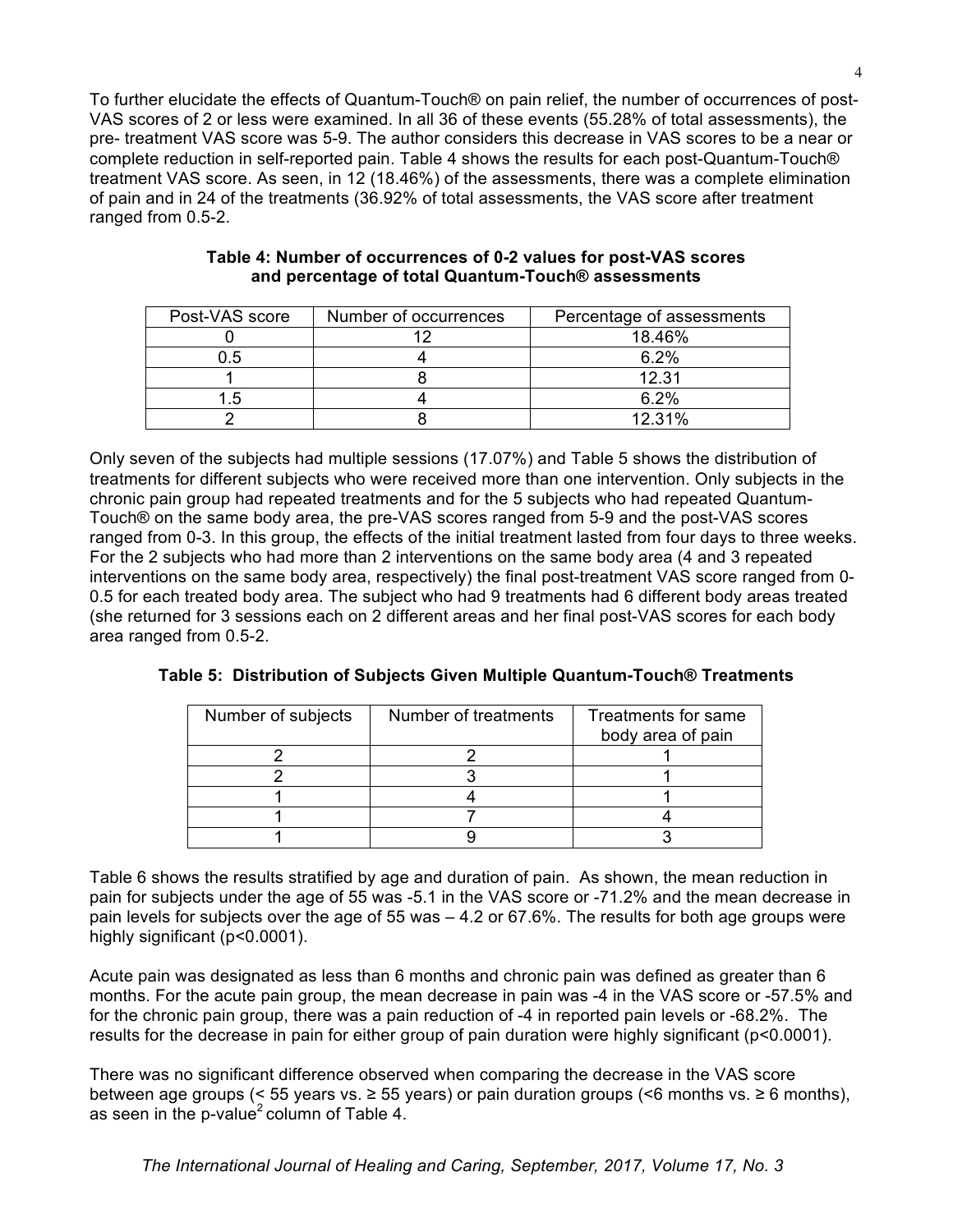|                               | Mean      | 95% CI           | $p$ -value <sup>1</sup> | $p$ -value $\frac{2}{3}$ |
|-------------------------------|-----------|------------------|-------------------------|--------------------------|
| Absolute change               |           |                  |                         |                          |
| Age <55 years                 | $-5.1$    | $-6.1 - -4.0$    | < 0.0001                | 0.1007                   |
| Age $\geq 55$ years           | $-4.2$    | $-4.7 - -3.7$    | < 0.0001                |                          |
| Pain duration <6 months       | $-4.0$    | $-5.0 - -2.9$    | < 0.0001                | 0.4155                   |
| Pain duration $\geq 6$ months | $-4.4$    | $-4.9 - -3.9$    | < 0.0001                |                          |
| Percentage change             |           |                  |                         |                          |
| Age <55 years                 | $-71.2\%$ | $-84.8 - -57.5%$ | < 0.0001                | 0.5944                   |
| Age $\geq 55$ years           | $-67.6%$  | $-77.6 - -57.7%$ | < 0.0001                |                          |
| Pain duration <6 months       | $-57.5%$  | $-72.7 - -42.2%$ | < 0.0001                | 0.2033                   |
| Pain duration $\geq 6$ months | $-68.2%$  | $-75.2 - 61.3%$  | < 0.0001                |                          |

#### **Table 6: Absolute and percentage change in VAS score from pre- to post-Quantum-Touch® treatment assessment, stratified by age and duration of pain**

<sup>1</sup>: p-value for evaluating absolute and percentage changes from pre-to post Quantum-Touch® within each subgroup (i.e., within age < 55 years, within age  $\ge$  55 years, etc.)

 $2$ : p-value for comparing absolute and percentage changes from pre-to post Quantum-Touch® between subgroups (i.e., age < 55 years vs. age ≥ 55 years, pain duration < 6 months vs. pain duration  $\geq 6$  months)

*Practitioners' observations:* "Her pain (from arthritis and an accident) lessened each session and stayed at a lower pain level for a longer period of time. One session she came in with a pain level of 6-7 and after treatment, her pain level was 3. Another time before treatment, the pain was a 6-7, she left with no pain. This has been a chronic condition. Also, her hot flashes disappeared." Another client had chronic arthritis pain all over her body for years. "One time she came in with a pain level of 7-9 and left with no pain anywhere. Another time she came in with a pain level of 8-9 and left with a pain level of 2."

## *Subjects' comments*

"The (back) pain (from an accident) was excruciating before the session."

"The pain (from back strain) was so intense it would wake me up from a deep sleep

"The pain in my left shoulder is completely gone and never returned."

"My upper and lower back pain, along with persistent headache (from pregnancy) are gone."

"I couldn't put my blouse on because of shoulder pain from an injury, I now have full range of motion I my shoulder."

"I feel amazing relief from neck pain and from arthritis)."

"I did not need pain medication for the rest of the day and night (pain from overuse injury)."

Several reported deeper sleep (pain from various injuries and arthritis).

## **Discussion**

Results of this pilot study show a dramatic reduction in self-reported VAS scores for pain intensity of both acute and chronic pain for all ages of subjects in the study. Every subject experienced a reduction in pain after each Quantum-Touch® intervention, suggesting that it can help everyone

 *The International Journal of Healing and Caring, September, 2017, Volume 17, No. 3*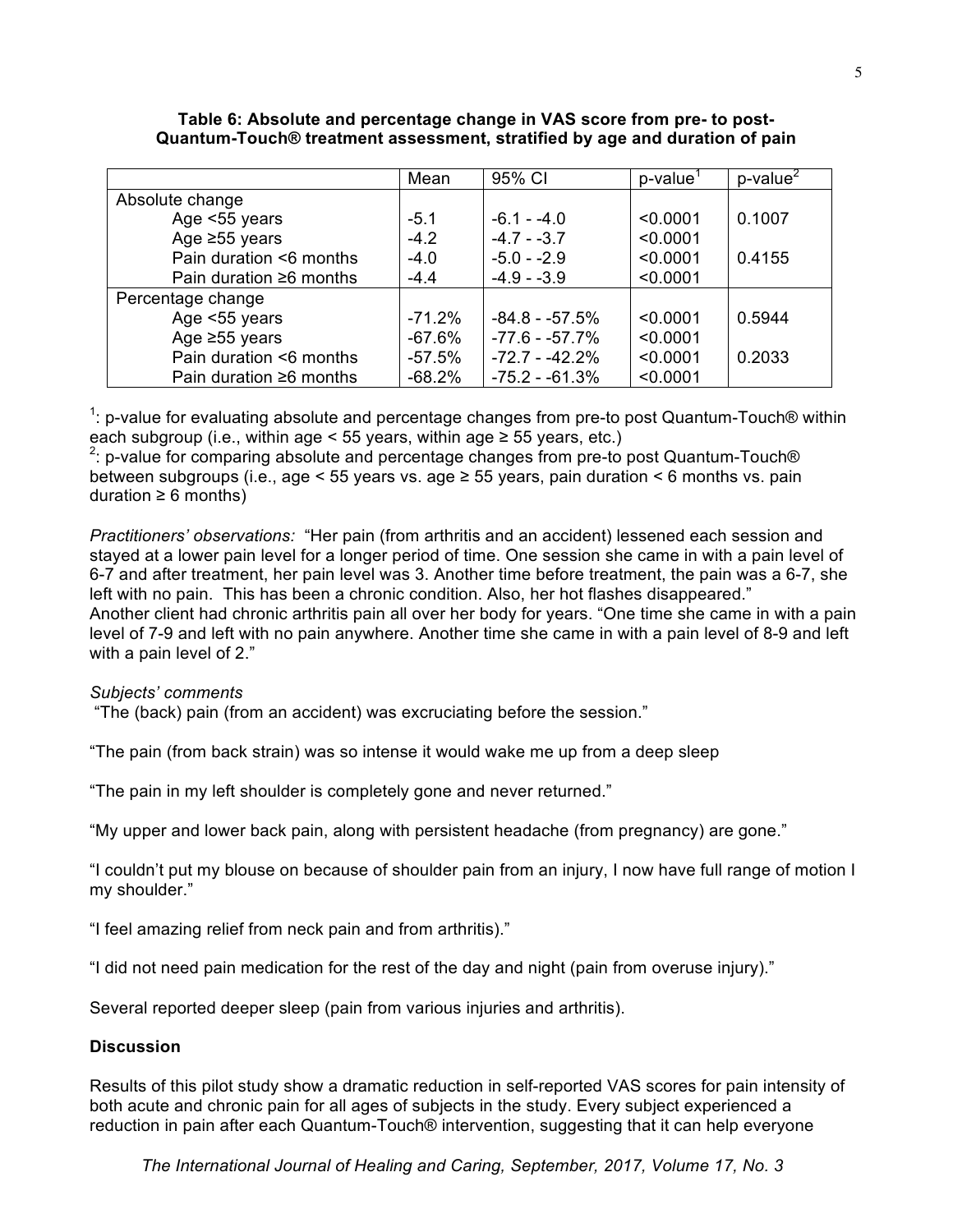decrease pain intensity to some degree. The overall reduction in pain for all subjects was -67.4%. The decrease in reported VAS pain scores was as high as -71.2% in the under 55 age group. Furthermore, there was a wide variety of pain diagnoses reported by the subjects, including arthritis, injury from an accident, back pain, stress, work related overuse, headache, cancer treatment, gallbladder (following surgical removal), fibromyalgia and Parkinson's Disease. All results were highly significant (p<0.0001), demonstrating the efficacy of Quantum-Touch® in reduction of several different diagnoses of pain.

In 12 of the 65 assessments (18.46%), subjects experienced a complete elimination of pain and only two of these subjects returned for an additional treatment (they had chronic pain of over 10 and 25 years, respectively. In another 24 subjects (36.92%), their post-VAS scores ranged from 0.5-2. In over half of the 65 pain assessments (55.38%), the pre-treatment VAS scores ranged from 5-9 and the post-treatment VAS scores ranged from 0-2, representing a near or complete reversal of pain by Quantum-Touch® therapy in over half the subjects. Since 82.92% of subjects did not return for additional interventions, this suggests the possibility of lasting effects of Quantum-Touch®, although this is just a speculation because there was no followup feedback and the fact that people did not return could have been due to a lack of lasting effects or some other reason. Future studies will include follow-ups on the subjects to elucidate the lasting effects of Quantum-Touch®.

Only 17.07% of subjects received additional Quantum-Touch® therapy (three of the subjects experienced pain in more than one body area (from arthritis, car and bicycle accidents) and they received treatments on the same body area 1-4 times. Since no one in the acute pain group returned for repeated Quantum-Touch® intervention, it is likely that it is more effective for this group and future studies are planned to include a control group to address the effficacy of Quantum-Touch® for acute pain. Each subject that had multiple sessions reported that their pain lessened after each session and stayed at a lower pain level for a longer period of time. In these subjects, the last VAS score that was recorded ranged from 0-3. One of the subjects reported that their pain did not return.

Subjects in the age group below 55 had similar pain reductions as the over age 55 group, indicating that the results of Quantum-Touch® are not age-dependent. Comparable results were also observed with both the acute and chronic pain groups. There were no significant differences between the two groups, demonstrating that Quantum-Touch® is equally effective for both acute and chronic pain.

As mentioned earlier, a placebo group was not included . Nonetheless, [there were improvements in over 55% of the research group, which is more than double the commonly observed placebo rates of around 30% of subjects that are reported in other pain studies, with both pharmaceutical and biofield therapies. Placebo arms are planned for future Quantum-Touch® studies.

The comments of the subjects after Quantum-Touch® treatments were impressive, including a report of pain not retuning, subjects no longer needing pain medication, increased mobility, and several reports of improved sleep. Reports of improved sleep are not surprising, as pain affects the ability to sleep, and the lack of sleep makes the pain seem worse. It is interesting that one subject's hot flashes subsided after Quantum-Touch, although this problem had not been deliberately targeted in the treatment. It appears that Quantum-Touch® works on other systems of the body besides pain pathways. Additional studies are planned to examine other effects of of Quantum-Touch® treatment, such as the lasting and cumulative effects on presenting problems.

#### **Conclusions**

The results of this pilot study are quite impressive, with an overall reduction of reported pain levels of 67.4% that was 71.2% in the under-age 55 group. Furthermore, the results that VAS scores for pain were decreased following every assessment, that pain was nearly or completely eliminated in over one half of the assessments, that Quantum-Touch® was equally effective for all ages and for both acute as well as chronic pains demonstrates that Quantum-Touch® is an extremely valuable non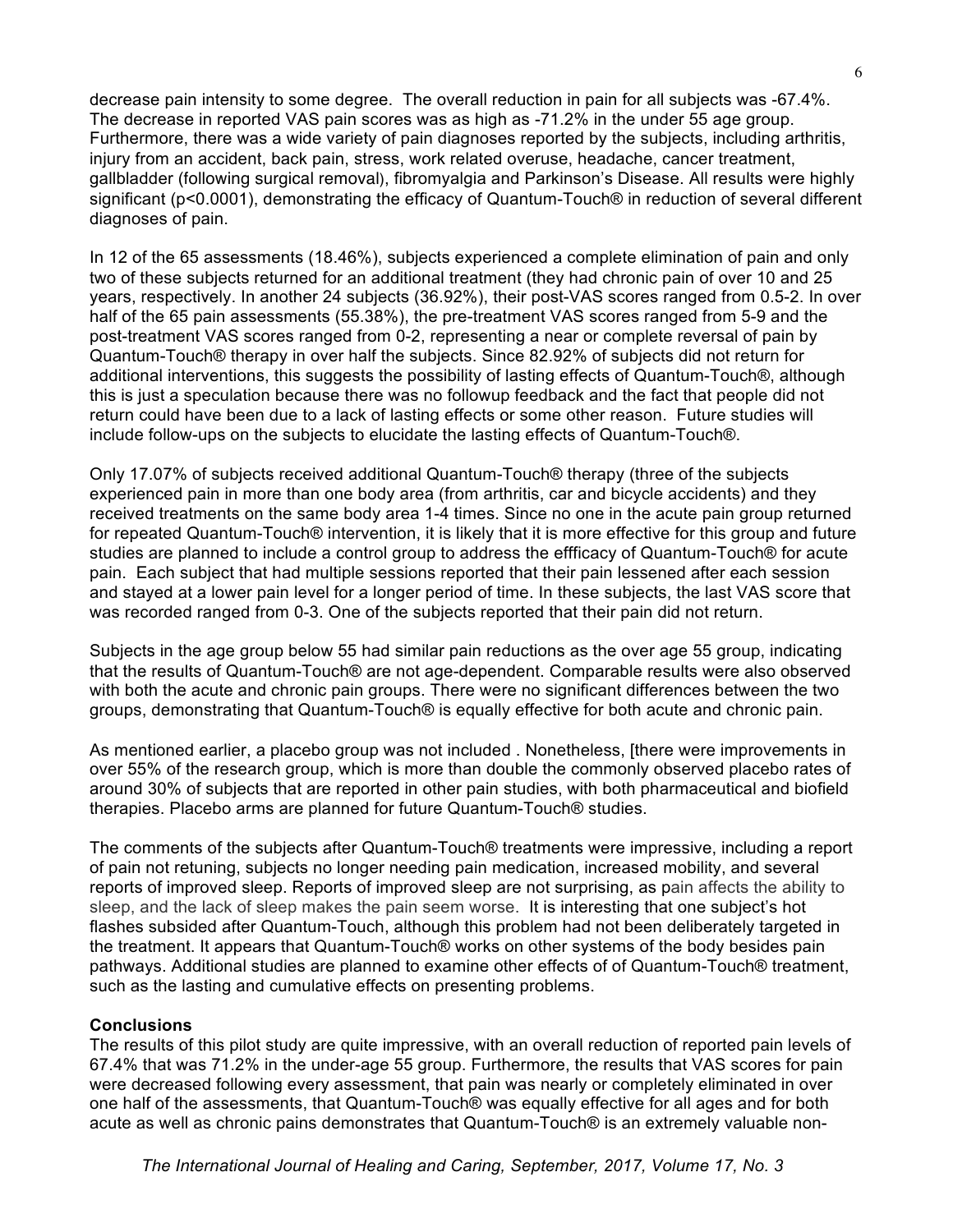pharmaceutical pain relief method. Future studies are planned to address the lasting and cumulative effects of Quantum-Touch® on pain relief.

# **References**

American Academy of Pain Medicine **(**2017**)** http://www.painmed.org/research-library/

Anderson J.G., Taylor A.G. (2012). Biofield therapies and cancer pain. Clin. J. Oncol. Nurs. 16(1):43- 48.

Gonella S., Garrino L. and Dimonte V. (2014) Biofield therapies and cancer-related symptoms-A Review. Clinical J. of Oncology Nursing, 18(8) Oct., 568-76.

Han, J.S. (2011) Acupuncture analgesia: areas of consensus and controversy. Pain. 2011 Mar;152(3) Suppl):S41-8.

Institute of Medicine Report from the Committee on Advancing Pain Research, Care, and Education; Institute of Medicine, (2011). Relieving Pain in America, A Blueprint for Transforming Prevention, Care, Education and Research. The National Academies Press. http://books.nap.edu/openbook.php?record\_13172&page=1

Jain S. and Mills P.J.P. (2010) Biofield therapies: helpful or full of hype? A best evidence synthesis. Int. J. Behav. Med. 2010;17(1):1-16.

Jain, S., Hammerschlag, R, Mills, P.J.P., Cohen, L., Krieger, R., Vieten, C. and Susan Lutgendorf, S., (2015). Clinical Studies of Biofield Therapies: Summary, Methodological Challenges, and Recommendations. Glob. Adv. Health Med. 2015 Nov; 4 (Suppl): 58–66. Published online 2015 Nov 1. doi: 10.7453/gahmj.2015.034.suppl

Lu, D.F., Hart L.K., Lutgendorf S.K. Perkhounkova Y. (2013) The effect of healing touch on the pain and mobility of persons with osteoarthritis: A feasibility study. Geriatr. Nurs.34(4):314–22.

Monroe C.M. (2009) The effects of therapeutic touch on pain. J Holist. Nurs. Jun;27(2):85-92.

National Center for Injury Prevention and Control, Centers for Disease Control and Prevention (2010) Unintentional Drug Poisoning in the United States, Centers for Disease Control and Prevention. (https://www.cdc.gov/drugoverdose/index.html) 2010, July.

Pierce, B. (2007) The use of biofield therapies in cancer care. Clin. J. Oncol. Nurs. 2;11(2):253-8.

Quantum-Touch® https://www.quantumtouch.com/en/

Richeson N.E., Spross J.A., Lutz K., Peng C. Effects of Reiki on anxiety, depression, pain, and physiological factors in community-dwelling older adults.

Res Gerontol Nurs. 2010 Jul;3(3):187-99

So P.S., Jiang Y. and Qin Y. (2008). Touch therapies for pain relief in adults. Cochrane Library http://onlinelibrary.wiley.com/doi/10.1002/14651858.CD006535.pub2/abstract

Thrane, S. and Cohen, S. M. (2011) Effect of Reiki Therapy on Pain and Anxiety in Adults: An In-Depth Literature Review of Randomized Trials with Effect Size Calculations. Pain. Mar;152(3 Suppl):S41-8. doi: 10.1016/j.pain.2010.10.012.

Walton (2010). Ph.D. Doctoral Thesis (Clayton College): The Impact of Quantum-Touch® on Clients with Chronic Musculoskeletal Pain.

WebMD (2017) http://www.webmd.com/sleep-disorders/features/pain-sleep#1